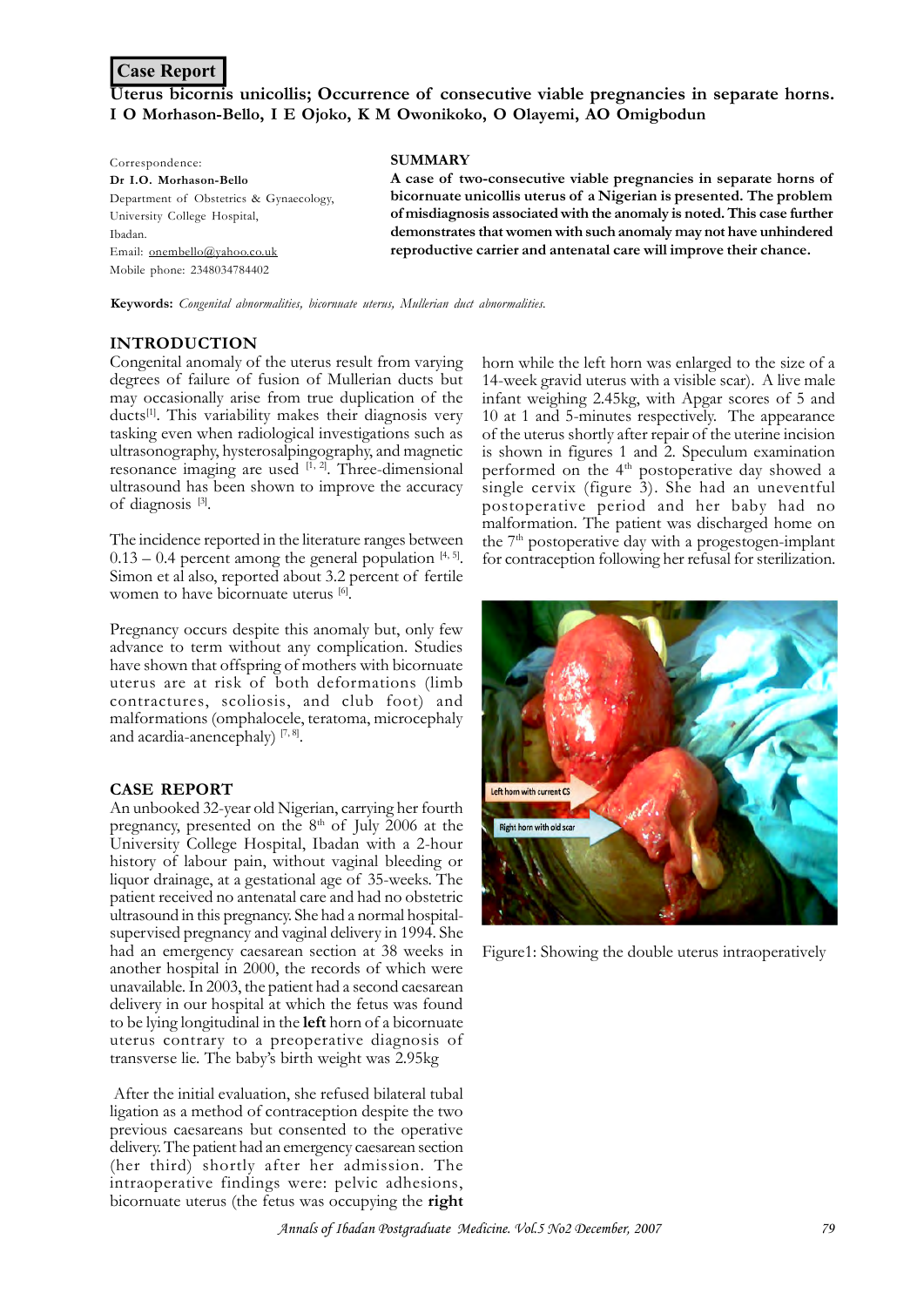

Figure 2: Showing the posterior view of the bicornuate uterus and ovaries



Figure 3: Speculum examination showing a single cervix.

#### **DISCUSSION**

Mullerian duct anomalies are generally rare and often associated with infertility, recurrent pregnancy loss, preterm labour, uterine rupture and other obstetric complications which increase perinatal morbidity and mortality  $[4, 9]$ . However, few cases of mothers with especially bicornuate uterus (uterus duplex) have been reported with successful term delivery in the literature  $[1, \hat{0}]$ . Also, the occurrences of twin pregnancy occupying separate horns of a bicornuate uterus following both normal and assisted conception have been reported [10, 11, 12].

The patient reported had bicornuate unicollis uterus. To our surprise, she had two successful viable deliveries from separate horns. Misdiagnosis of fetal presentation resulting from abnormal configuration of the fundus of the uterus in the third trimester may be a challenge as it was the case in this patient [1].

One of the challenges that are associated with uterine abnormalities is preterm delivery as shown in this case [9]. Despite the non-attendance of antenatal care by this Nigerian woman, she was fortunate to be delivered at a tertiary health institution where experienced paediatricians are available on twenty-four hour coverage to resurscitate the newborn. This case underscores the importance of routine antenatal care where at least one obstetric Ultrasonography could have assisted in the diagnosis of the abnormal uterus and thus prevented the misdiagnosis of abnormal lie that may have responsible for all the caesarean deliveries.

It is important that clinicians are aware that women with bicornuate uterus could have a successful reproductive carrier contrary to the widely held view. In addition, Nigerian women should be encouraged to attend antenatal care as this will assist in better evaluation of their clinical conditions rather than presenting as an emergency in labour.

### **References**

- 1. **Muckle CW.** Developmental abnormalities of the female reproductive organs. In: Gynecology and Obstetrics Looseleaf CD-Rom. 2001. Vol1, Chp 3. Lippincott Williams & Wilkins Publisher.
- 2. **Valdes L,** Malini S, Malinak LR. Ultrasound evaluation of female genital tract anomalies: A review of 64 cases. Am J Obstet Gynecol. 1984; 149(3): 285-92.
- 3. **Raga F,** Bonilla-Musoles F, Blanes J, Osborne NG. Congenital Mullerian anomalies, diagnostic accuracy of three dimensional ultrasound. Fertile Steril. 1996; 65, 523-528.
- 4. **Golan A,** Langer R, Bukarsky I, Capsi E. Congenital anomalies of Mullerian system. Fertil. Steril. 1989; 51:747-55
- 5. **Heinonen PK,** Saarikoski S, Pystyren P. Reproductive performance of woman with uterine anomalies. Acta Obstet Gynecol Scand. 1982; 61, 157-162.
- 6. **Simon C,** Martinex I, Pardo F, Tartajada M, Pellicor A. Mullerian defefcts in women with normal reproductive outcome. Fertil Steril. 1991; 56(6):1192-3.
- 7. **Martinez-Friaz ML,** Bermejo E, Rodriguez-Pinillain E, Friaz JL. Congenital anomalies in the offspring of mothers with a bicornuate uterus. J Pediatr. 1998; 101(4):10.
- 8. **Winter RM,** Dearlove J, Jolly H, Pawson N, Wilson RG. Apparent microcephaly caused by a

Annals of Ibadan Postgraduate Medicine. Vol.5 No2 December, 2007 80